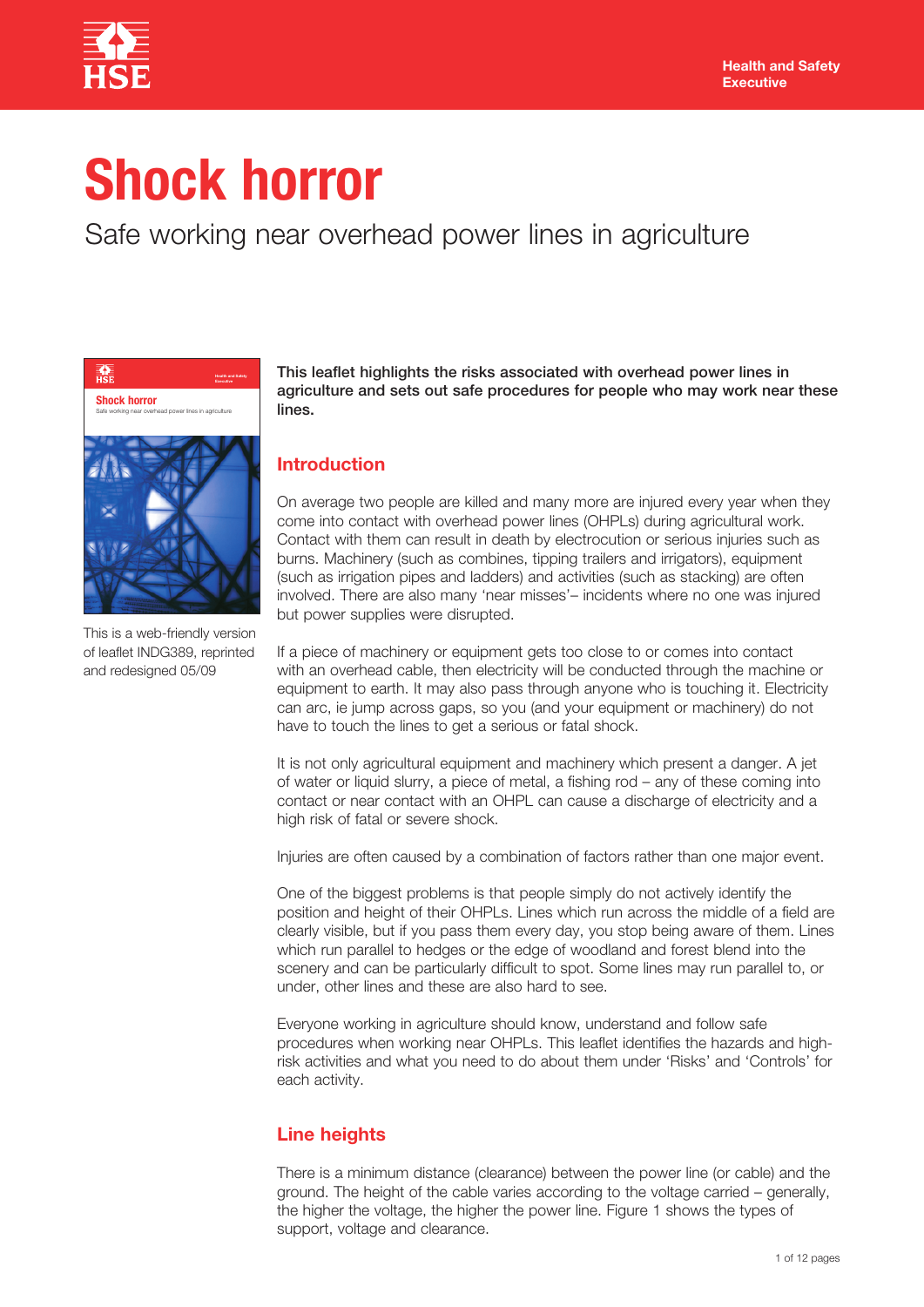

**Figure 1** Line heights

## **Assess the risks**

When assessing the risks from OHPLs, consider these four key questions:

- What are the risks of contacting OHPLs or of flashover?
- Who could be affected by them?
- Do the existing controls remove or significantly reduce the risks?
- Can anything further be done?

Once you have completed your risk assessment it is important to plan any changes so they are implemented effectively.

## **How can I reduce the risks?**

Good management will reduce the risk of accidents happening. By planning carefully and putting controls in place, workers, contractors or visitors to the farm should not come into contact with OHPLs.

So what controls can be put in place? The following guidelines will help:

## *Map OHPL routes*

- Know your area.
- Find out the routes and operating voltages of OHPLs running across your land or near the boundaries. The local Distribution Network Operator (DNO) will supply this information on request.
- Mark routes and voltages on the farm map.

## *Think ahead*

- Use machinery and equipment safely.
- Know the safe operating distances.
- Plan your work so it avoids high-risk areas.
- Use alternative access points and routes which avoid OHPLs.
- Keep an eye on children and visitors on your land a kite or a fishing rod used close to or beneath a line could set up a lethal circuit.

## *Measure your machinery*

- Find out the maximum height and vertical reach of all your machinery and equipment and that used by contractors.
- Consider the risks associated with OHPLs when buying new or used equipment.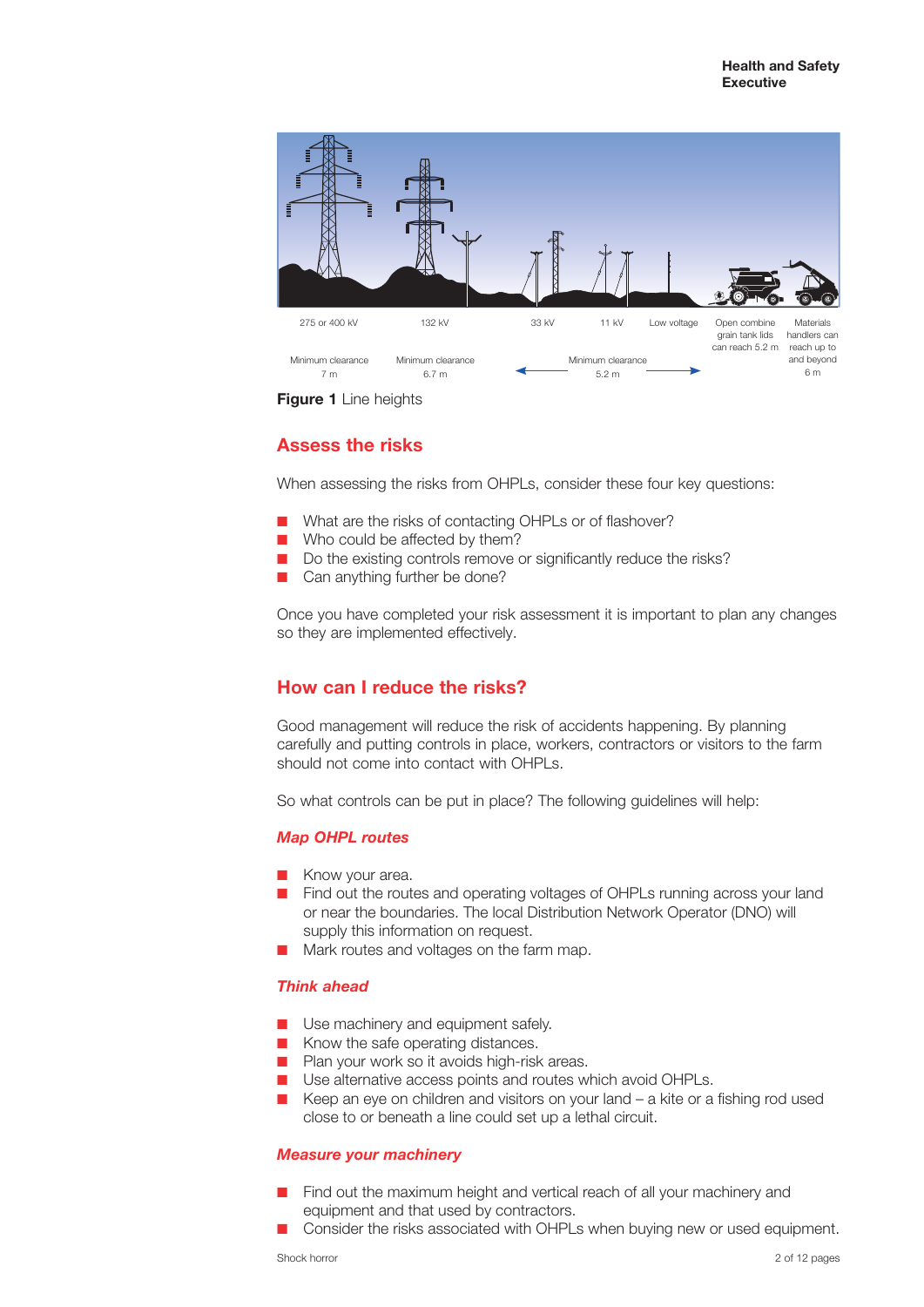## *Inform people*

- Make sure everyone knows what they are doing.
- Train all staff to be aware of the risks associated with OHPLs.
- Show them the *Shock horror* video (see 'Further reading' section for details) and make sure they know what to do if there is an accident.
- Make sure contractors are aware of the location of OHPLs before they come onto your land. Give them the clearances. Is their machinery and equipment safe to use near lines?
- Put up signs for anyone else who may be in the vicinity, eg fishermen, walkers, campers etc.

## *Consult your Distribution Network Operator (DNO)*

- Talk to the DNO. They will provide free information and advice with supporting literature about the precautions and safe working practices to be followed near OHPLs.
- Ask them to help you plan access routes which avoid lines and tell you what to do if it is necessary to work close to the lines.
- Consult your DNO if you need to check your line clearances.

## *Re-route OHPLs*

- You may want to consider re-routing or burying the OHPLs in certain locations. Consult your DNO. DO NOT attempt to do this yourself.
- Creating alternative access routes and points may be a more cost-effective solution.

#### *Limit access*

- If you have to work near OHPLs, use barriers and goalposts to limit access.
- Ensure only machines of a certain height can pass under the barriers.
- Check the poles carrying the OHPLs and report any abnormalities to the electricity company. They should be fitted with climbing guards. If they are not, contact the DNO for advice.

## **Barriers and goalposts**

## *Ground-level barriers*

Ground-level barriers can be constructed using:

- posts and rail fences:
- a high-tension wire fence earthed at both ends (this should have warning flags or flicker tape on the wire so that it is clearly visible);
- large steel drums, such as 182 litre oil drums, brightly painted, filled with rubble and placed at frequent intervals;
- an earth bank at least 1 m high and marked by posts;
- timber baulks which act as wheel stops.

Ground-level barriers must be easy to see. If steel drums are used, paint them with red and white horizontal stripes, or use red and white alternating flags on wire fences.

Make sure the barriers will be visible at night, eg paint them with white or fluorescent paint or attach reflective strips to them.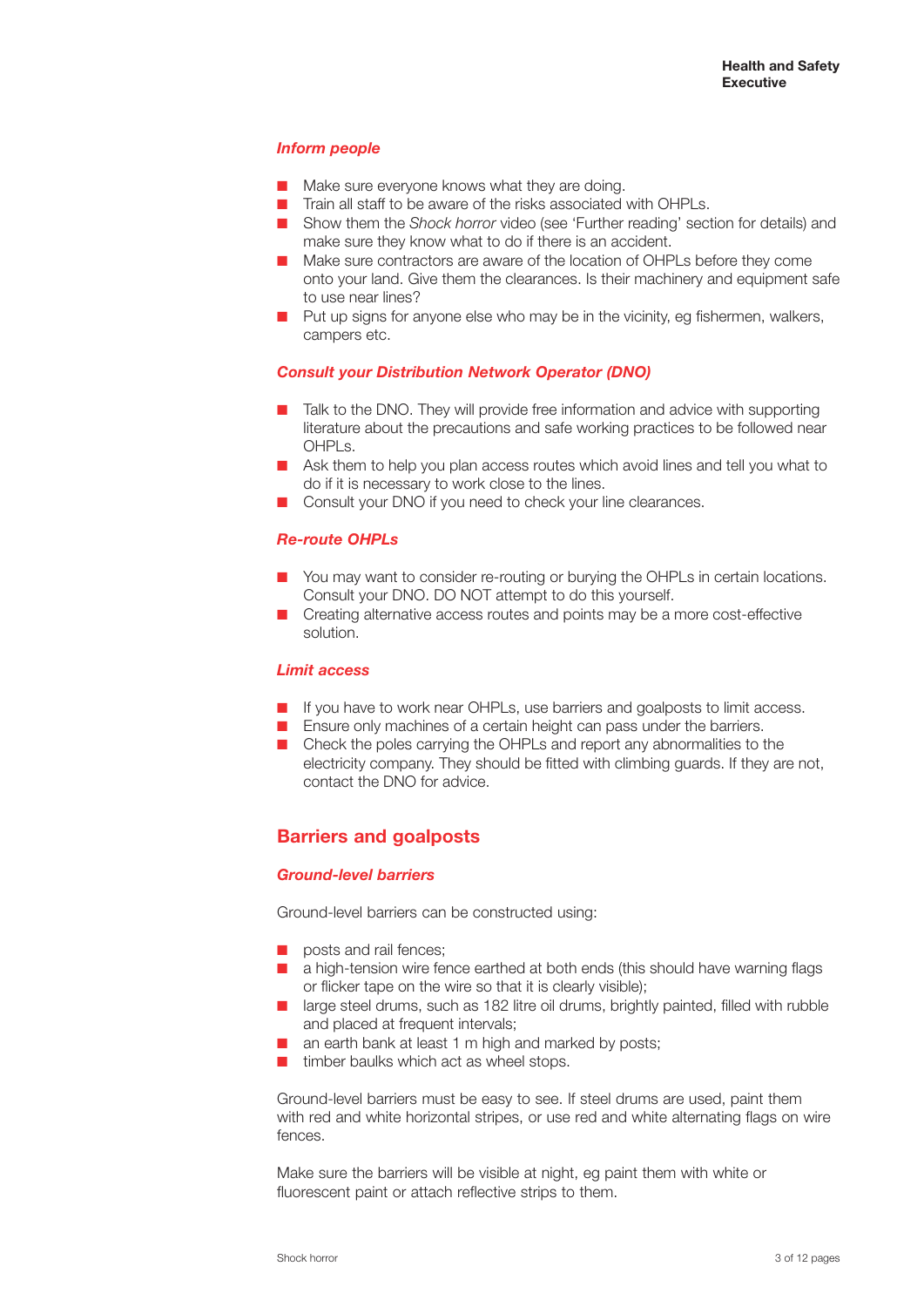## *Goalposts*

Goalposts also need to be highly visible. They should be made out of rigid material which does not conduct electricity such as timber or plastic pipe. Paint them with red and white stripes, and in areas of particularly high risk, consider using small flags, bunting or flicker tape on them as well.

Place warning signs on goalposts where they will be easy for drivers to see. These should show the height of the crossbar and instruct drivers to keep any extending parts of their machinery lowered.

Goalposts need to be erected at the entrance to any area where machinery or equipment might pass near to OHPLs. The local DNO can advise on the correct height for the crossbar.

## *Where should barriers be placed?*

If machinery does not have to pass directly under OHPLs then there should be a minimum distance of 10 m at ground level between the line and the barrier. Remember, these distances are always measured horizontally along the ground from the line where the OHPL runs (see Figures 2 and 3).



**Figure 2** Elevation of barriers

If machinery or vehicles have to pass beneath lines, then barriers can be used to make a passageway. There should be goalposts to limit the height of vehicles which pass beneath the lines.  $\mathbf{b}$  site conditions of  $\mathbf{c}$ 



**Figure 3** Plan of barriers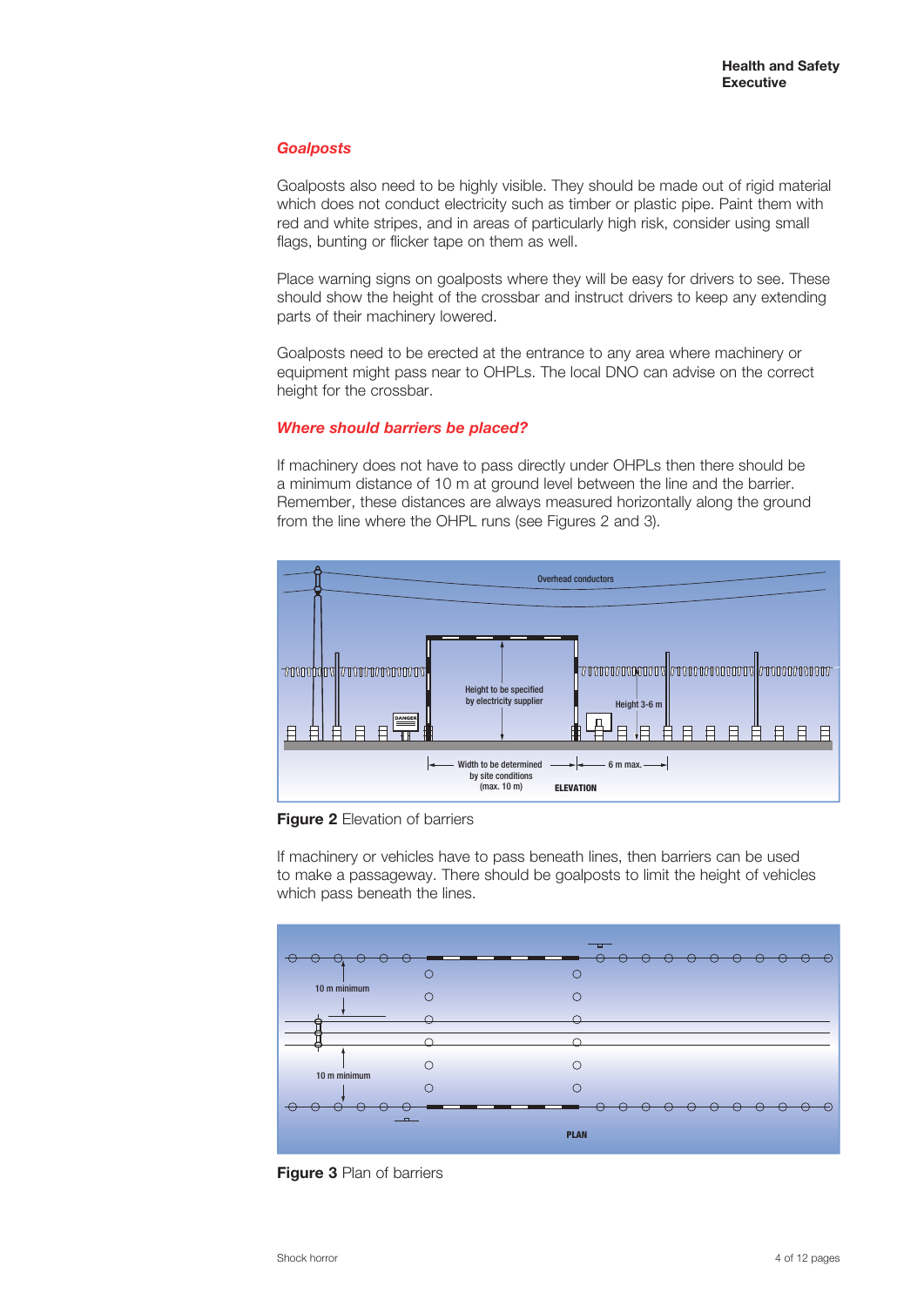There may be occasions when work must be carried out beneath OHPLs, eg pipes may have to be laid. In this case, barriers and goalposts must be erected and additional safety measures put in place. HSE and local DNOs can advise how this should be done.

## **Machinery**

Loaders and other lifting equipment can extend far enough to make contact with OHPLs. Take extra care when using any of the following equipment:

- fore-end loaders:
- bale loaders;
- cranes;
- tractors:
- fork-lift trucks:
- combines:
- crop sprayers;
- **D** excavators:
- tipping trailers:
- materials handlers.

## *Risks*

- Moving equipment or machinery when extensions are raised could bring them into contact with OHPLs.
- Moving tall machines over uneven or rough ground could cause booms to sway or bounce and reduce the normally safe clearance distance from OHPLs.
- Risks increase at night or in poor visibility when it is difficult to see the OHPLs.

## *Controls*

- Plan access routes to the place where you are working to avoid OHPLs.
- If high machines frequently work near OHPLs, eg in the farmyard, consult your local DNO about burying or diverting the lines.
- Know the full height of equipment and machinery when all parts are raised to their full extent. Check these heights against the line clearance distances marked on the farm map so that you know where the particular areas of risk are.
- Tell workers about the potential dangers and safe working practices, eg retract the booms of telescopic handlers and keep them as close to the ground as possible when the vehicle is moving.

## **CB radio aerials**

Tractors and combine harvesters are sometimes fitted with CB radio. There have been a number of injuries caused by contact between radio aerials and OHPLs.

## *Risks*

- Long aerials can extend from cabs high enough for them to come into contact with OHPLs.
- The clearance beneath OHPLs and the ground may be difficult to estimate and drivers may be unaware of how close their aerial extends to the lines.

## *Controls*

- If CB radio or radio telephones are being used, fit short aerials.
- Check site maps for the location of OHPLs and avoid driving beneath them.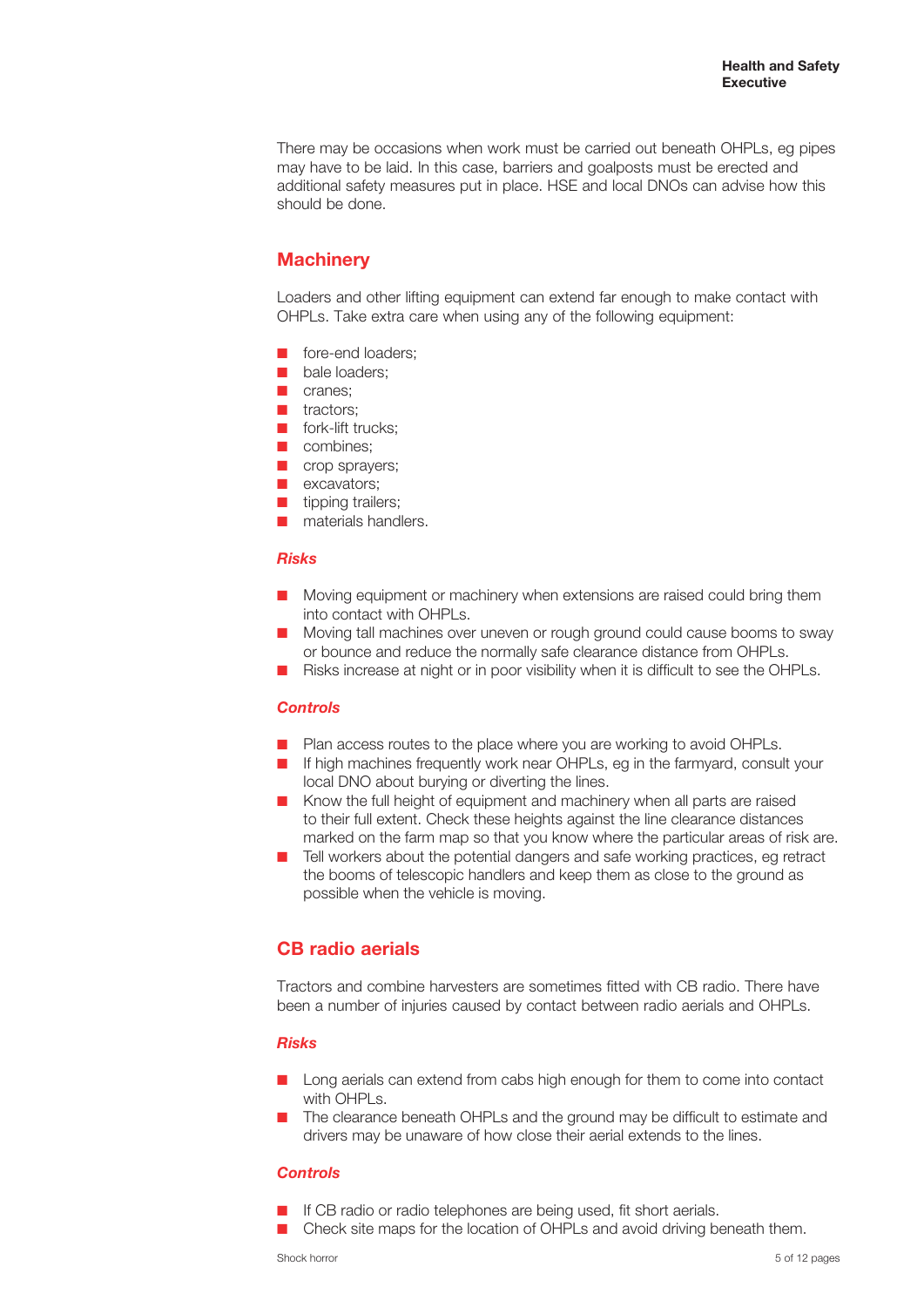Make sure anyone driving farm machinery or equipment knows where the power lines are.

## **Rain guns**

A jet of water from a rain gun can be thrown a distance of about 70 m and to a height of 15 m. Some rain guns are fitted with devices to break up the jets of water.

## *Risks*

- Jets of water can conduct electricity, create a circuit and make equipment live. If you touch this equipment the electricity will also pass through you.
- Jets of water not being broken up before they come into contact with OHPLs could cause the equipment to become live.
- Jet-breaker devices can become blocked and stop working.

#### *Controls*

- When it is practicable to do so, a rain gun should travel parallel to OHPLs, not beneath them.
- If it is absolutely necessary for a rain gun to travel beneath an OHPL, then contact the local DNO and check what precautions to take with them.
- Check the overall height of the machine. If it is over 4 m, plan routes and use marker posts and goalposts when it is being moved so that operators don't make contact with OHPLs.
- Make sure jet-breaker devices are working properly. Ring nozzles are more effective than taper nozzles in breaking up jets before they reach OHPLs.

## **Slurry guns**

These are usually rain guns which have been adapted for spreading slurry.

## *Risks*

- If a jet from a slurry gun makes contact with electrical equipment or overhead power lines, currents could pass down the jet to earth and through the body of anyone in contact with the machine.
- Slurry is an even better conductor of electricity than water.
- Slurry deposited on conductors and insulators can cause the breakdown of insulation and lead to flashover.

## *Controls*

- Check that all forms of liquid manure are kept well away from OHPLs.
- No part of a slurry gun should come within 30 m of an OHPL measured horizontally across the ground. In high winds, increase this distance to take account of slurry being carried further by the wind.

## **Long-boom irrigators**

The overall length of a boom can be up to 80 m and its height up to 5.6 m. Some booms can be folded and raised vertically for easy movement.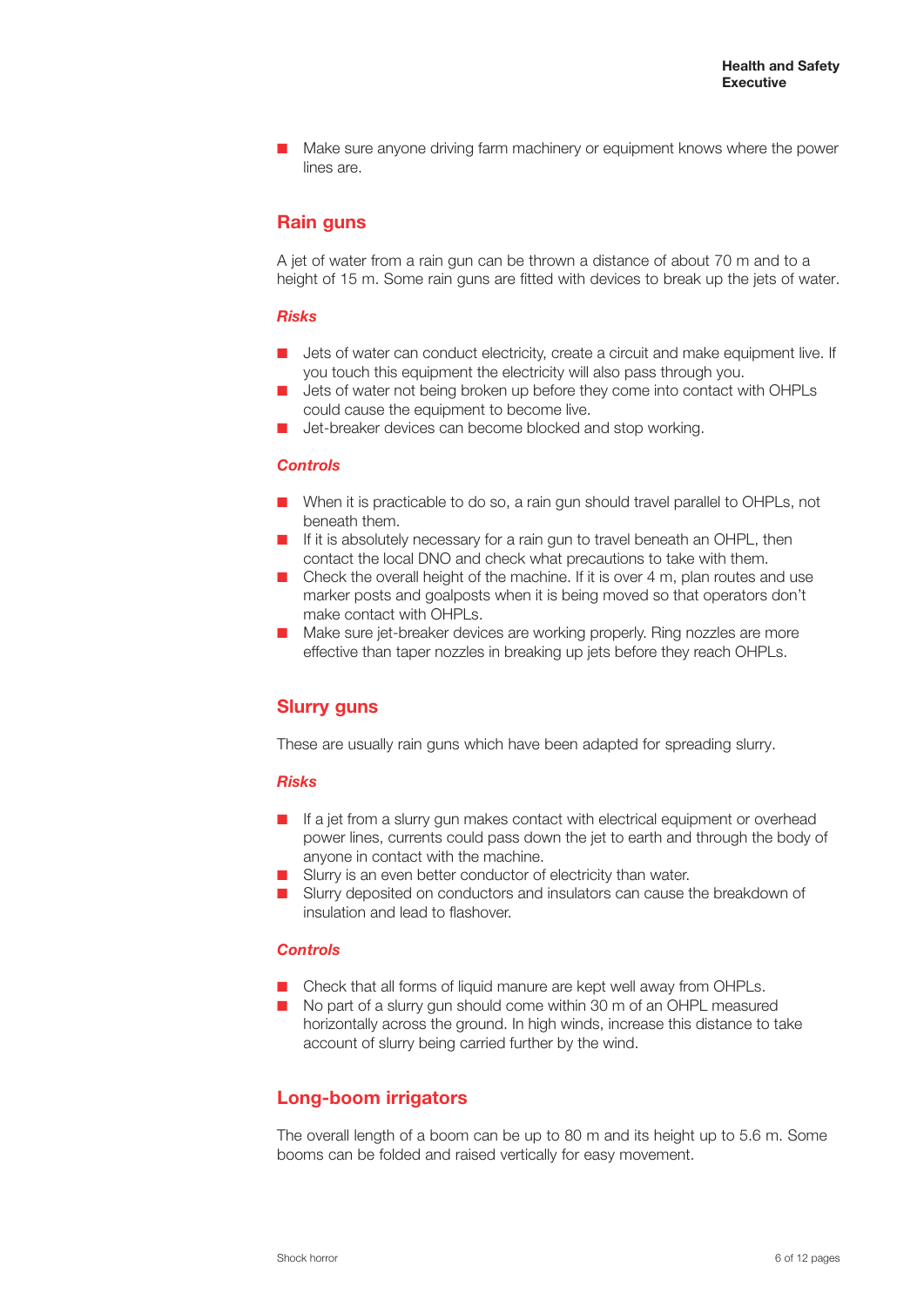## *Risks*

- When a boom is moved, particularly if it is raised vertically, it could come into contact with OHPL<sub>S</sub>.
- Uneven or sloping ground could cause the tips of the boom to swing about and this could bring them into contact with lines.

## *Controls*

- The DNOs recommend a minimum clearance of 15 m across the ground from the tip of the boom to the nearest power line.
- If these machines are used near OHPLs, agree routes and operating procedures with the electricity company.
- Access routes should be marked on the farm map and should include both routes for moving stationary booms between storage and field sites and the irrigation routes.
- When a machine is being moved or used, it should be kept under close observation and control.
- Booms should have a nylon or polypropylene control rope at each end with someone holding it.
- If a boom is assembled or dismantled on site, this should be done well outside the 15 m clearance area.
- Make sure everyone knows the safety procedures.
- Check the jets are not near OHPLs and that they are fitted with jet-breaker devices.

## **Low-precipitation sprinklers**

These sprinklers are used for low-rate irrigation with dirty water.

## *Risks*

- Contact with OHPLs when the pipes are being transported and put into position.
- Sprinklers being positioned too close to electrical lines and equipment so that water comes into contact with them.

## *Controls*

- Plan the layout for sprinkler systems so they do not run close to OHPLs.
- Do not store pipes under or close to OHPLs.
- Some pipes are so light that even children could lift them. Keep pipes chained up if possible.
- Always move pipes horizontally as near to the ground as possible using two people to carry them.
- Make sure everyone knows about the risks, where the lines are and safe working and storage procedures.

## **Fencing**

Fencing presents particular risks.

## *Risks*

- If fencing wire is being stretched under or close to an OHPL it could spring upwards and come into contact with the lines, setting up a live circuit.
- Fencing across steep valleys could actually take you above the OHPLs and there is a high risk that the fence wire could come into contact with the line.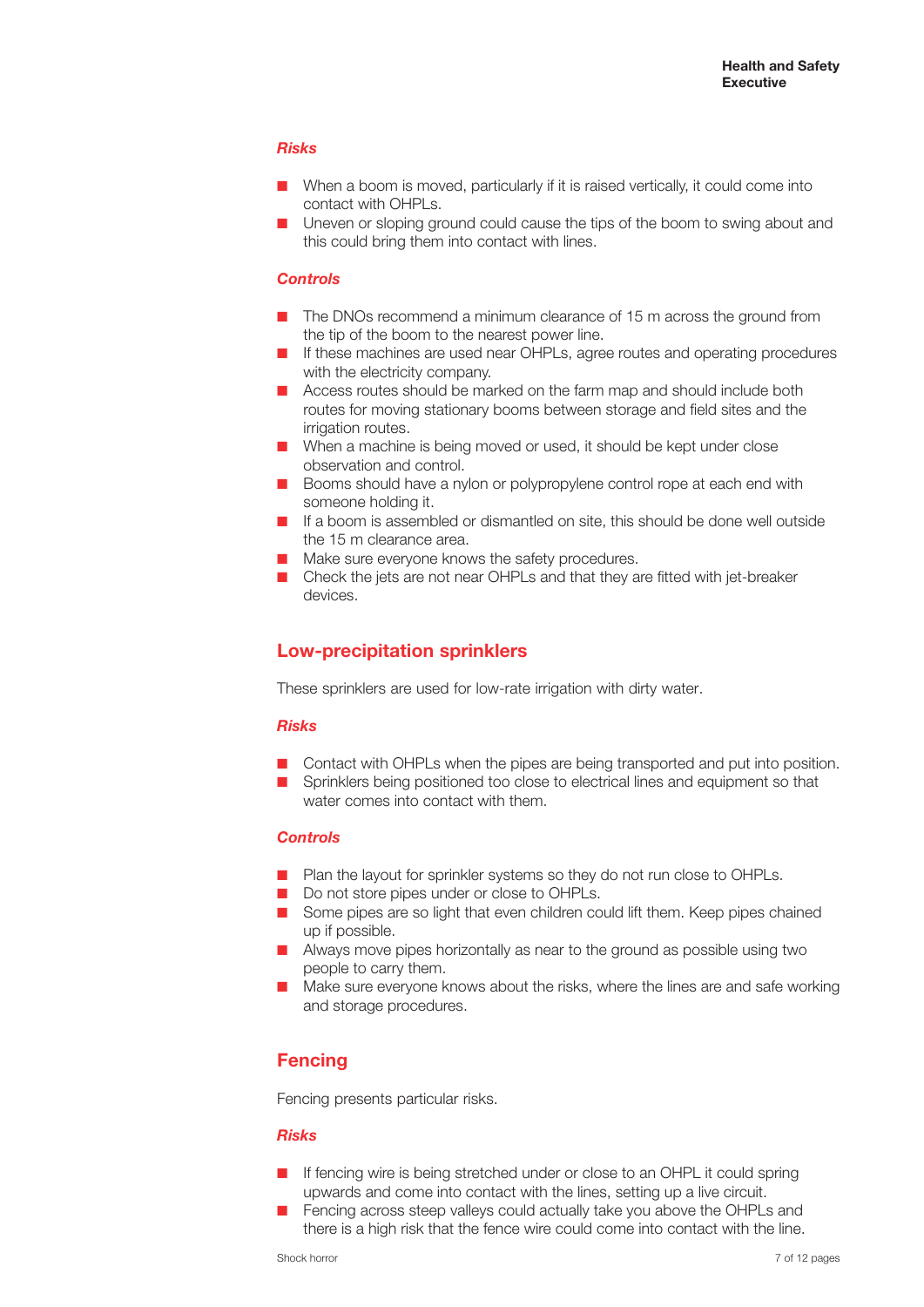- Running electric fence wires parallel to OHPLs can cause a power surge in the wires.
- Fires from burning hedge clippings and brash below OHPLs can cause flashover through the smoke particles.

## *Controls*

- Check the farm map for the routes of OHPLs.
- Never lay a fence on your own, and be aware of the potential dangers of fencing in valleys.
- Make sure everyone is aware of the risks when laying fences, and where the lines are.
- Always keep the wire under control this is particularly important in steep valleys where clearance may be reduced.
- Avoid erecting electric fences parallel to a high-voltage line.

## **Ladders**

Modern ladders made of aluminium are lightweight and easy to move so it is tempting to move them without retracting them.

#### *Risks*

When extended, a ladder may be long enough to make contact with an OHPL. The person carrying it could receive a severe electric shock which may be fatal.

## *Controls*

- Make sure everyone works safely and knows that they must always reduce ladders to their shortest length before moving them.
- Always carry them horizontally, close to the ground.
- Do not leave ladders where children could move them, particularly near OHPLs.

## **Stacks and temporary structures**

Temporary structures such as potato boxes, polytunnel hoops, sugar beet clamps, bales and manure heaps all have to be sited somewhere. Farm and contractors' vehicles have to be parked. You might need to erect temporary buildings when a particular job is being carried out.

Temporary structures should not be sited beneath or close to OHPLs as this reduces clearance between the lines and the ground. Remember, direct contact does not have to be made – electricity can flash over if machinery or equipment comes close to power lines.

#### *Risks*

- Anyone who climbs on top of a stack, machine or a structure will be closer to OHPLs and could come into contact with them or risk injury from flashover.
- Mechanical equipment is at risk from flashover while working at the stack or on any temporary structure.

#### *Controls*

Use the farm map showing the routes of OHPLs as the basis for siting stacks or temporary structures.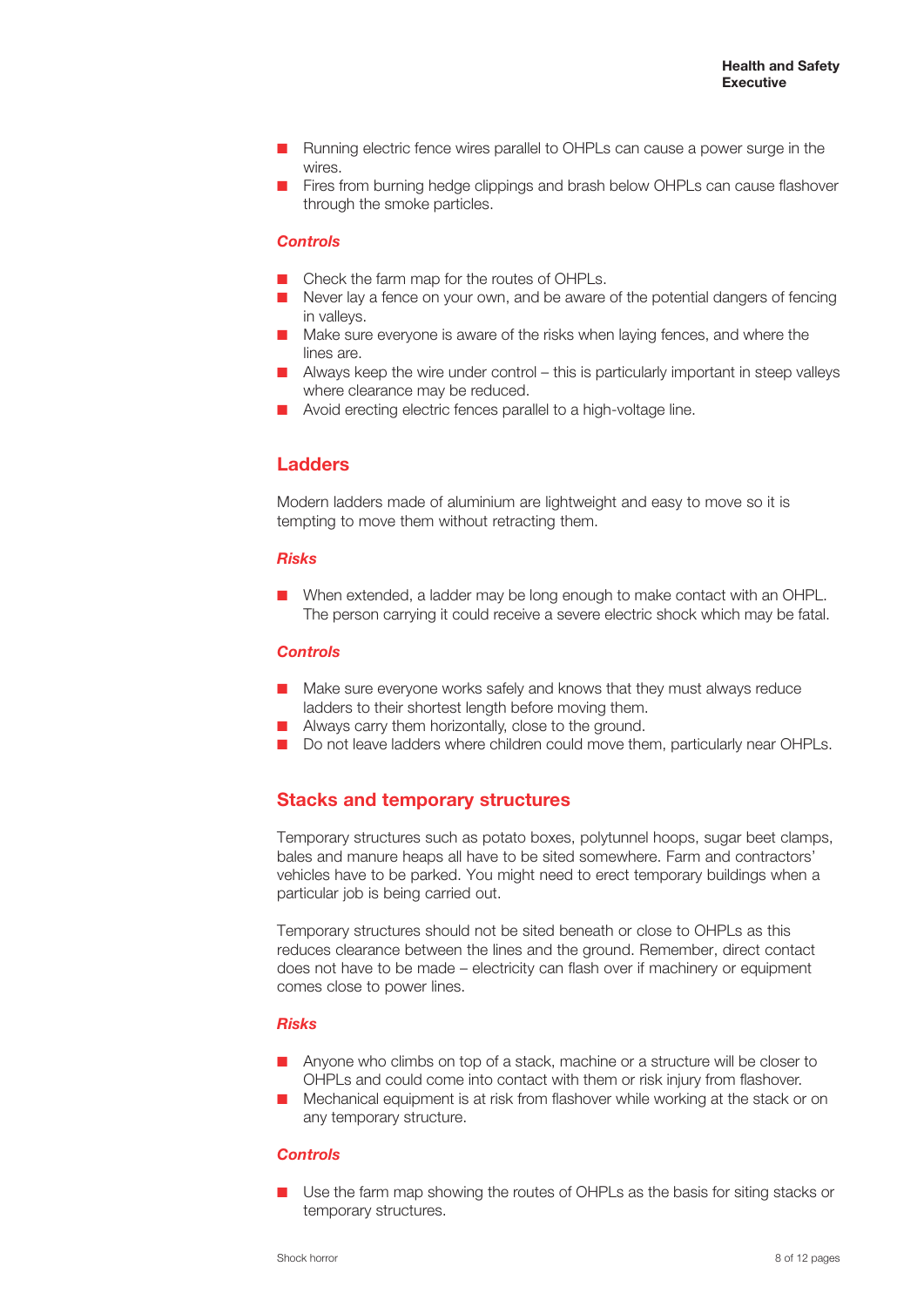- Before siting a stack or temporary structure, think about the location of OHPLs and plan the structure well away from them. Do not site stacks or temporary structures in an area where machinery has to travel beneath OHPLs to get to them.
- Keep records of the maximum height of machines and their loads. Use this information when planning routes for moving machinery near OHPLs.
- Make sure everyone knows to keep stacks and lifting and handling equipment a horizontal distance of at least 10 m from an OHPL.

## **Loose and trailing cables**

Bad weather, eg high wind, ice and snow, can damage electricity cables and bring OHPLs down. Assume they are live until the DNO informs you that the power has been switched off. Even if it appears not to be live, the auto re-close system will turn it on again automatically until the system is de-activated by the company. Wind-blown debris can get caught in the lines.

## *Risks*

- Damaged cables and broken conductors can present risks to people and livestock.
- An OHPL trailing on the ground is probably still live. Contact with it could prove fatal.
- A loose cable may be lying somewhere difficult to see, eg in a tree or hedge.
- There is a high risk of accidental contact.
- Debris could be hanging from the line.

## *Controls*

- After a storm or high winds when there may be a risk that cables have been brought down, check the route of all OHPLs. Have the number of the local DNO readily available.
- Make sure everyone knows never to approach a loose or trailing power line. Keep the number of the local DNO in the cab of all vehicles and make sure all workers and contractors know what it is.
- Contact the DNO and make sure the power is disconnected. Always assume a cable is live unless you know for certain that it is not. Do not clear debris from the line until you have consulted the DNO.

## **Fishing**

Accidents involving contact with OHPLs are not always caused by large-scale farm machinery or equipment. Several people have died and others have been seriously injured when they have used carbon fibre fishing rods near OHPLs. Rods and poles containing carbon fibre make very good electricity conductors, as do lead-cored and wet fishing lines.

Remember, electricity can jump gaps – a rod does not have to come into direct contact with an OHPL for a lethal circuit to be set up.

## *Risks*

- Fishing rods may come into contact with, or close to, OHPLs.
- Fishermen may not be aware of OHPLs, particularly if they are concealed by hedges or trees. OHPLs could be as low as 5.2 m from the ground and easily within the reach of a rod and line.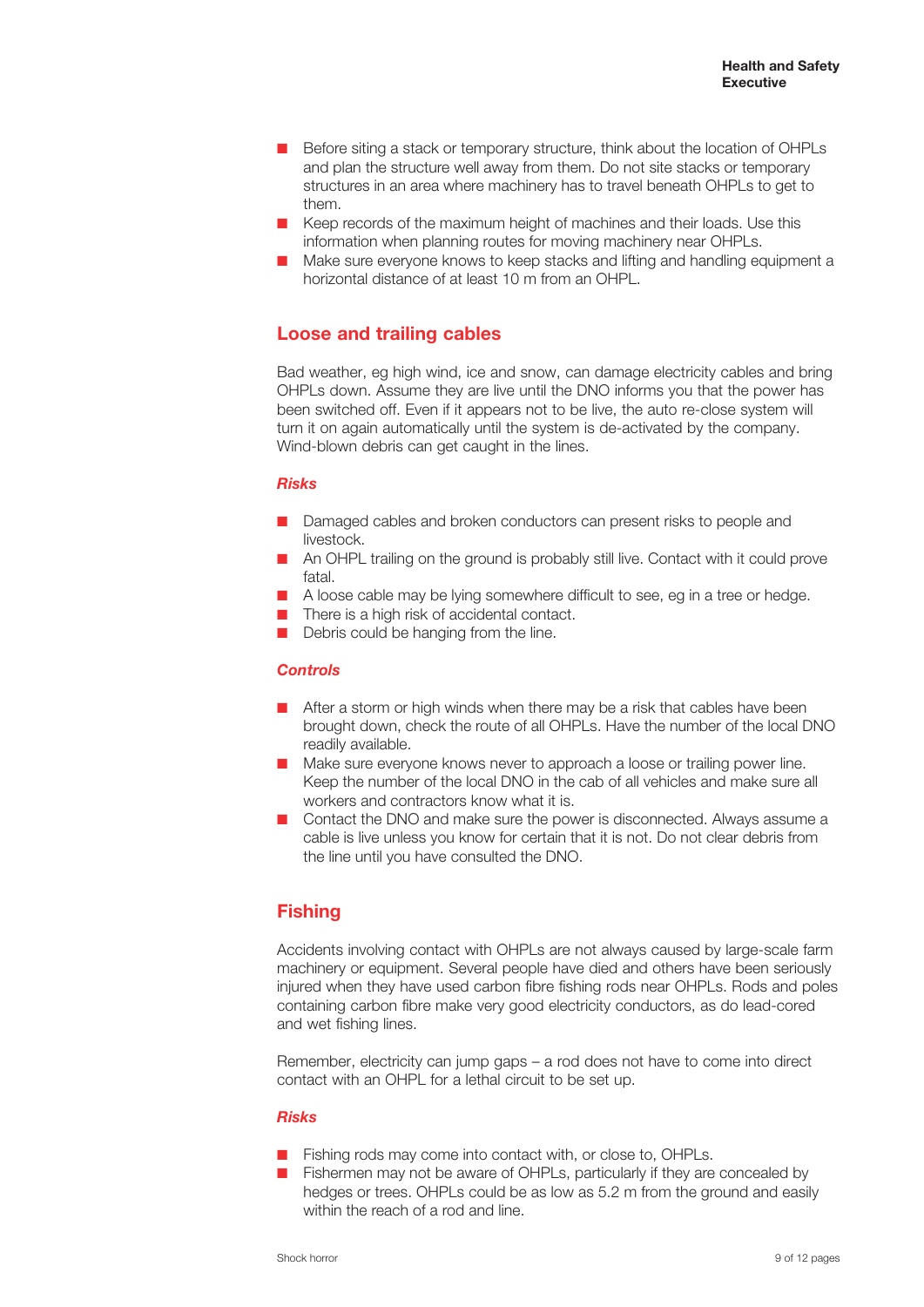■ Fishermen may not take adequate precautions because they mistake electricity cables mounted on wooden poles for telephone lines.

## *Controls*

- Place clear warning signs on OHPL supports which are near fishing grounds. The minimum safe fishing distance from an OHPL is two casting lengths from the OHPLs, measured along the ground.
- Do not allow fishing matches to be held near OHPLs. If an event is being held, organisers will 'peg out' the ground to show competitors where they can fish. No peg should be closer than 30 m to power lines when that distance is measured along the ground.
- Check with the local DNO for specific sites where fishermen might be at risk and mark these on the farm map.

## **Camping**

Tent poles, stays and guy ropes can all come into contact with live conductors, so it is important that anyone camping on agricultural land is aware of the risks.

## *Risks*

- Any extending aluminium poles in a tent frame could come into contact with an OHPL.
- Carry poles horizontally and close to the ground.
- In high winds, loose or trailing ropes could also set up contact.

#### *Controls*

- Check potential camp sites and do not let anyone camp near OHPLs.
- Use warning signs on OHPL poles in areas that campers might use. Contact your DNO for advice.

## **If the worst happens . . .**

If a machine or its attachments comes into contact with an OHPL, it could be fatal for anyone who touches the machine. Do not rely on rubber tyres or rubber-soled boots for protection – they may not insulate against a high-voltage shock. Tyres can burst into flames and boots can be destroyed.

#### *Keep clear*

The driver of a vehicle which comes into contact with OHPLs will usually remain safe in the cab of the vehicle. People are at risk if they make contact with the vehicle and earth. Do not touch the vehicle or anything attached to it.

## *Get help*

You, or someone else, should contact the DNO and ask them to disconnect the power immediately. If you have a mobile phone or CB radio, use that. You should have the DNO's telephone number taped into the cab.

## *Jump!*

If you have to leave the cab, jump well clear so that no contact is made between you and the vehicle. Land on your feet, if you can, and move away quickly. The line could become live again and you could still be close enough to be electrocuted.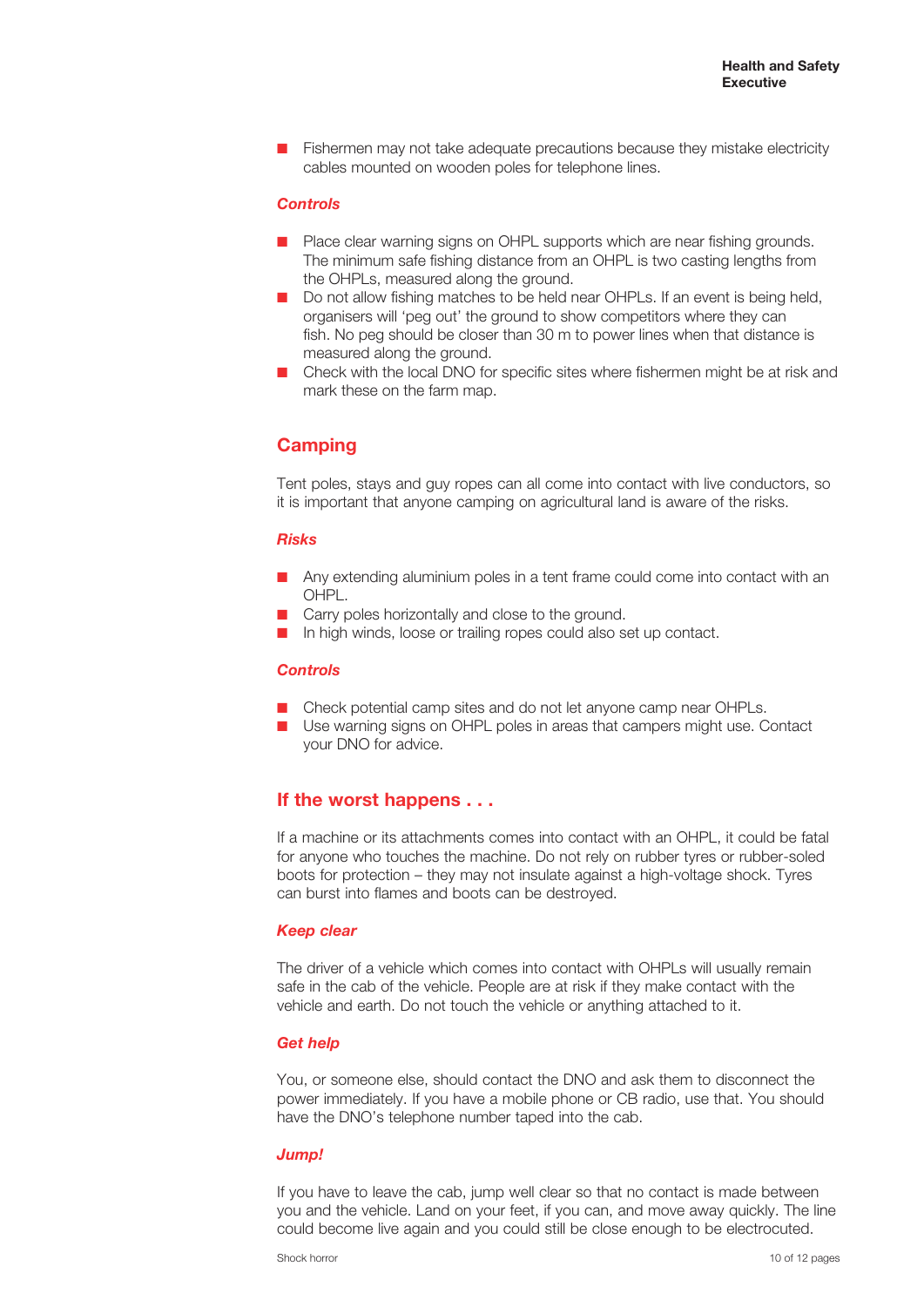#### *Stay clear*

Do not go back to the vehicle even if you think it is safe to do so. It could still be live. Nobody should approach the vehicle until the DNO has confirmed the power is switched off.

#### *Safe operation*

If the vehicle is not tangled with the OHPL and can still be operated, back it carefully away until contact is broken. It may also be possible to lower a tipper or withdraw a high-lift attachment – but you need to take extreme care. Do not climb out of the vehicle.

## **The law**

- The Health and Safety at Work etc Act 1974 (HSW Act) places responsibilities on everyone concerned with work activities, including employers, the selfemployed and employees.
- Regulation 13 of the Management of Health and Safety at Work Regulations 1999 requires that employees are provided with adequate health and safety training.
- Regulation 9 of the Provision and Use of Work Equipment Regulations 1998 requires all people who use work equipment to have received adequate training in the use of that equipment.
- The Electricity at Work Regulations 1989 require precautions to be taken against the risk of death or personal injury from electricity in work activities.

## **Useful addresses**

Your local DNO can offer on-site advice and literature. The number is in the telephone directory.

You can also contact:

Farm Energy Centre, FEC Services Ltd, NAC, Stoneleigh Park, Kenilworth, Warwickshire CV8 2LS Tel: 024 7669 6512 Fax: 024 7669 6360 www.fecservices.co.uk

## **Further reading**

*Avoidance of danger from overhead electric power lines* General Guidance Note GS6 (Third edition) HSE Books 1997 ISBN 978 0 7176 1348 9

*Farmwise: Your essential guide to health and safety in agriculture* Booklet INDG427 HSE Books 2009

*Management of health and safety at work. Management of Health and Safety at Work Regulations 1999. Approved Code of Practice and guidance* L21 (Second edition) HSE Books 2000 ISBN 978 0 7176 2488 1

*Memorandum of guidance on the Electricity at Work Regulations 1989. Guidance on Regulations* HSR25 (Second edition) HSE Books 2007 ISBN 978 0 7176 6228 9

*Safety in working with lift trucks* HSG6 (Third edition) HSE Books 2000 ISBN 978 0 7176 1781 4